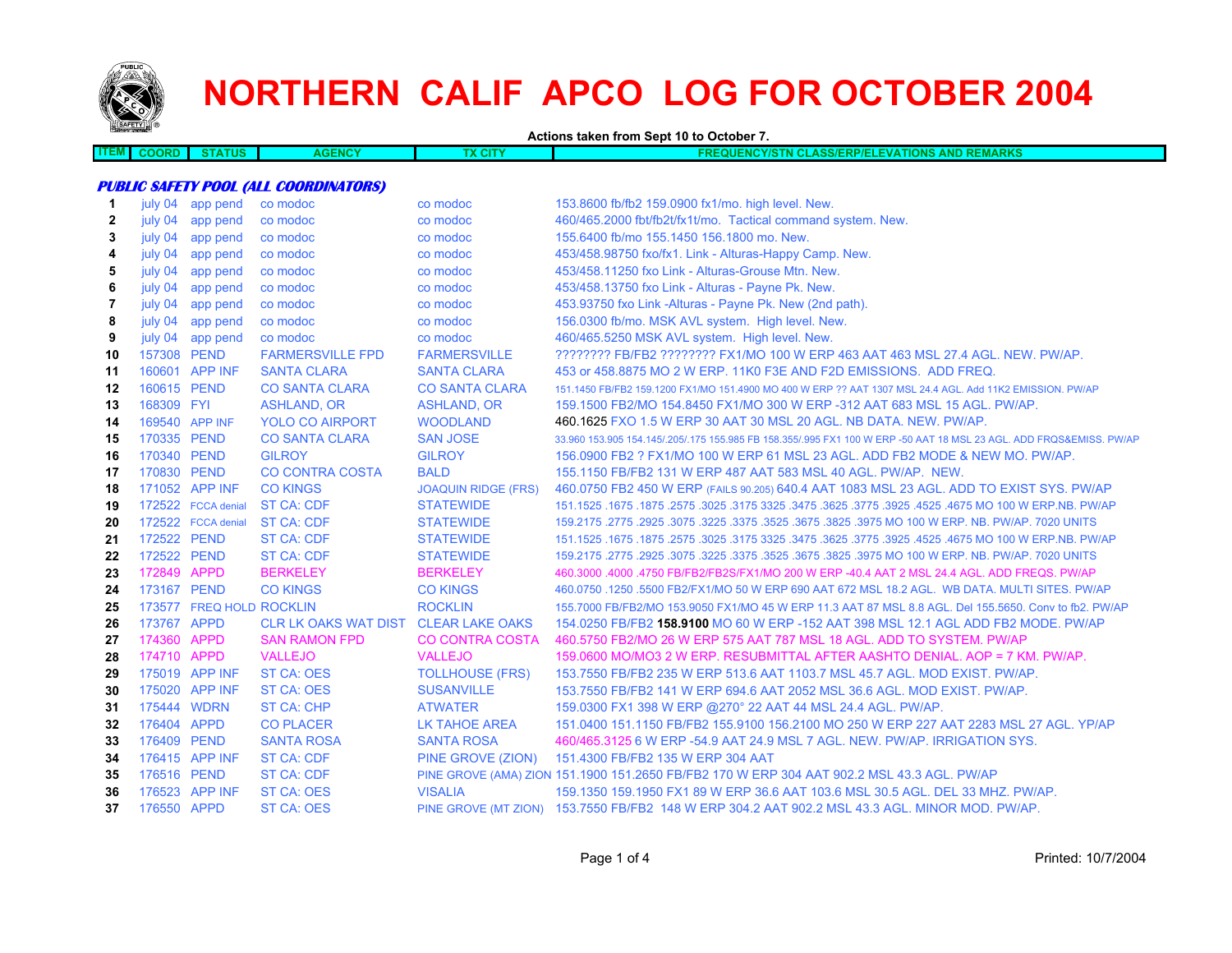| 38 | 176551 PEND | <b>CO SANTA CLARA</b>    | <b>CO SANTA CLARA</b>     | 155,7000 156,2100 FB/FB2 110 W ERP 108 AAT 454 MSL 41.5 AGL, MINOR MODS & ADD NB, PW/AP             |
|----|-------------|--------------------------|---------------------------|-----------------------------------------------------------------------------------------------------|
| 39 | 176558 PEND | <b>CO SANTA CLARA</b>    | <b>CO SANTA CLARA</b>     | 154,2500 FB2 154,1450 MO 158,3550* MO 100 W ERP 108 AAT 454,1 MSL 30.5 AGL. MINOR MODS              |
| 40 | 176568 APPD | <b>ST CA: CDF</b>        | <b>REDDING</b>            | 159.13500 .19500 FX1 63 W ERP 1.8 AAT 153 MSL 21 AGL. MOD EXIST. PW/AP.                             |
| 41 | 176570 APPD | <b>CO SONOMA</b>         | <b>CO SONOMA</b>          | 155.2650 FB 155 W ERP 61.3 AAT 1051 MSL 65.5 AGL. RESTORE. PW/AP                                    |
| 42 | 176571 APPD | <b>ST CA: CDF</b>        | <b>GRASS VALLEY</b>       | 151,2800 FB 110 W ERP 176 AAT 953.1 MSL 30.5 AGL, CORRECTS FCC ERROR, PW/AP.                        |
| 43 | 176584 APPD | <b>ST CA: P&amp;R</b>    | N COAST HILEV             | 151.4750 FB/FB2/MO 158.8650 FX1/MO 230 W ERP 741 AAT 48.8 AGL. MINOR MODS. PW/AP                    |
| 44 | 176612 APPD | <b>CUPERTINO</b>         | <b>CUPERTINO</b>          | 158,9250 FB/MO 55 W ERP -109 AAT 110 MSL 12 AGL, NEW, PW/IMSA                                       |
| 45 | 176687 APPD | <b>FRESNO</b>            | <b>FRESNO</b>             | 453,5250 FB/FB2 75 W ERP 82 AAT 90 MSL 72 AGL, ADD TO EXIST, PW/AP.                                 |
| 46 | 176688 APPD | <b>FRESNO</b>            | <b>FRESNO</b>             | 453.8000 FB/FB2 75 W ERP 82 AAT 90 MSL 72 AGL. ADD TO EXIST. PW/AP.                                 |
| 47 |             | 176783 FREQ HOLD REEDLEY | <b>REEDLEY</b>            | 155.9400 FB/FB2/MO 158.985 FX1/MO 100 W ERP 33.1 AAT 106.4 MSL 81.1 AGL. NB. MOD. PW/AP             |
| 48 | 176843 APPD | <b>MANTECA</b>           | <b>MANTECA</b>            | 458.11250 FXO/FXOT 6 W ERP - 2.5 AAT 43 MSL 5 AGL. IRRIG SYS. PW/AP                                 |
| 49 | 176843 APPD | <b>MANTECA</b>           | <b>MANTECA</b>            | 458.1125 FXO/FXOT 6 W ERP -2.5 AAT 43 MSL 5 AGL. 11K2F1D. PW/AP                                     |
| 50 | 176879 APPD | <b>PITTSBURG</b>         | <b>PITTSBURG</b>          | 155,8800 FB/MO 100 W ERP -47.6 AAT 46 MSL 17 AGL, RESTORE, PW/AP                                    |
| 51 | 176879 APPD | <b>PITTSBURG</b>         | <b>PITTSBURG</b>          | 155,8800 FB/MO, RESTORE, EXISTS, PW/AP                                                              |
| 52 | 176885 APPD | <b>ST CA: CHP</b>        | <b>OROVILLE (BLOOMER)</b> | 460.4500 FB/FB2 398 W ERP 518.2 AAT 914 MSL 54.9 AGL. MOD EXIST. PW/AP                              |
| 53 | 176899 APPD | <b>ST CA: OES</b>        | <b>OROVILLE (BLOOMER)</b> | 453.8750 FB/FB2 237 W ERP 518.2 AAT 914 MSL 54.9 AGL. MOD EXIST. PW/AP                              |
| 54 | 176902 APPD | ST CA: OES               | <b>OROVILLE (BLOOMER)</b> | 154.2200 FB/FB2 187 W ERP 518.2 AAT 914 MSL 54.9 AGL. MOD EXIST. PW/AP                              |
| 55 | 176903 APPD | <b>ST CA: CDF</b>        | <b>OROVILLE (BLOOMER)</b> | 151.4300 FB/FB2 135 W ERP 518.2 AAT 914 MSL 54.9 AGL. MOD EXIST. PW/AP                              |
| 56 | 176915 APPD | <b>ST CA: CDF</b>        | SUSANVILLE (ROOF)         | 151.1900 .2500 FB/FB2 200 W ERP 627 AAT 2316 MSL 19.8 AGL. ADD .2500 PW/AP                          |
| 57 | 176917 APPD | <b>ST CA: DOT</b>        | PINE GROVE (ZION)         | 47.1000 FB 91 W ERP 304.8 AAT 902.2 MSL 43.9 AGL, MOD EXIST, PW/AP                                  |
| 58 | 176966 APPD | <b>CO SANTA CLARA</b>    | <b>CO SANTA CLARA</b>     | 151.1450 FB VARIOUS LOCATIONS, PW/AP                                                                |
| 59 | 176967 APPD | <b>CO SANTA CLARA</b>    | <b>CO SANTA CLARA</b>     | 151.0550 FB VARIOUS LOCATIONS. PW/AP                                                                |
| 60 | 176969 APPD | <b>CO SANTA CLARA</b>    | <b>CO SANTA CLARA</b>     | VARIOUS LOC. EXIST FREQS. MINOR MODS. PW/AP                                                         |
| 61 | 177038 APPD | <b>CO CALAVERAS</b>      | <b>CO CALAVARAS</b>       | 151.0100 .0400 .0550 FB/FB2 155.0850 .9550 .8650 FX1/MO 90 W ERP 637 AAT 1829 MSL 36 AGL. PW/AP     |
| 62 | 177067 APPD | <b>ST CA: DWR</b>        | <b>MT ZION (AMA)</b>      | 151.2050 FB/FB2 68 W ERP 304 AAT 902.2 MSL 43.3 AGL. NEW TOWER. PW/AP                               |
| 63 | 177147 APPD | <b>ST CA: OES</b>        | <b>SHAFFER MTN (LAS)</b>  | 155.7000 FB/FB2 97 W ERP 709 AAT 2052 MSL 36.6 AAT. MINOR MOD. PW/AP                                |
| 64 | 177161 APPD | <b>CO PLACER</b>         | <b>TAHOE CITY</b>         | 155,6700 FX1 10 W ERP -94.3 AAT 1937.6 MSL 25.9 AGL, RELOCATE, PW/AP.                               |
| 65 | 177182 APPD | <b>ST CA: CHP</b>        | <b>SALINAS</b>            | 42,3400 .4600 FB 154,6800 .9200 .4600 FB 158 W ERP -315 AAT 18.4 MSL 30.5 AGL. RELOCATE. PW/AP      |
| 66 | 177185 APPD | <b>CO PLACER</b>         | <b>TAHOE CITY</b>         | 453/458.4250 FB/FB2/FX1/MO -94.3 AAT 1937.6 MSL 25.9 AGL. RELOCATE. PW/AP.                          |
| 67 | 177186 APPD | <b>CO SONOMA</b>         |                           | MT BARHAM (S ROSA) 154.17500 FB 57 W ERP 325 AAT 487 MSL 65.5 AGL. MINOR MOD. PW/AP                 |
| 68 | 177221 APPD | <b>ST CA: CHP</b>        | MT ZION (AMA)             | 42.3400 .5600 FB 63 W ERP 304 AAT 902.2 MSL 43.3 AGL. NEW TOWER. PW/AP                              |
| 69 | 177237 APPD | <b>ST CA: CDF</b>        | <b>BLOOMER (BUT)</b>      | 151.2650 .3500 FB/FB2 135 W ERP 627 AAT 2316 MSL 19.8 AGL. PW/AP                                    |
| 70 | 177249 APPD | <b>MARYSVILLE</b>        | <b>MARYSVILLE</b>         | 458,8750 FX1 50 W ERP 6.1 M RULE, PW/AP                                                             |
| 71 | 177259 APPD | <b>ST CA: CHP</b>        | <b>BLOOMER (BUT)</b>      | 42.3400 .5000FB 50 W ERP 627 AAT 2316 MSL 19.8 AGL. PW/AP                                           |
| 72 | 177305 APPD | <b>ST CA: CDF</b>        | <b>SUGARLOAF (SHA)</b>    | 151.1600 FB/FB2 100 W ERP 410 AAT 1201.5 MSL 10.7 AGL. NEW. PW/AP.                                  |
| 73 | 177310 APPD | <b>CO MONTEREY</b>       | <b>SALINAS</b>            | 155.0850 FB/FB2/MO 153.9650 FX1/MO 50 W ERP -86.1 AAT 86.6 MSL 6.1 AGL. PW/AP                       |
| 74 | 177310 APPD | <b>CO MONTEREY</b>       | <b>SALINAS</b>            | 155.0850 FB/FB2/MO 153.9650 FX1/MO 50 W ERP -86.1 AAT 86.6 MSL 6.1 AGL. PW/AP                       |
| 75 | 177315 APPD | <b>CO MONTEREY</b>       | <b>CO MONTEREY</b>        | 151.1600 .3400 FB/MO 200 W ERP VARIOUS AAT, MSL, AGL. ADD STNS TO EXIST. PW/AP.                     |
| 76 | 177351 APPD | <b>CO PLACER</b>         | <b>MT ROSE (WASHOE)</b>   | 161.8250 .8500 FB/FB2 157.2250 .2500 MO 6 W ERP 1045 AAT 3100 MSL 16.5 AGL, YW/AP,                  |
| 77 | 177359 APPD | <b>CO PLACER</b>         | <b>MT PLUTO (PLA)</b>     | 161.8250 .8500 FB/FB2 157.2250 .2500 MO 17 W ERP 600.6 AAT 2622 MSL 36.9 AGL, YW/AP,                |
| 78 | 177463 PEND | <b>CO SOLANO</b>         | <b>CO SOLANO</b>          | 155.1600 FB/FB2 156.1500 .0900 FX1/MO 100 W ERP ?? AAT ?? MSL ?? AGL. PW/AP                         |
| 79 | 177514 PEND | <b>ST CA: CHP</b>        | <b>BRYTE (YOLO)</b>       | 42.1200 .3400 .4600 FB 458.2000 465.3750 FX1 100 W ERP 9.6 AAT 3.7 MSL 13.7 AGL. NEW. PW/AP.        |
| 80 | 177616 APPD | <b>ST CA: CHP</b>        |                           | LOMA PRIETA (SCLA) 42.3400 .5400 FB/FB2 100 W ERP 801 AAT 1152.2 MSL 47.2 AGL. NEW. PW/AP           |
| 81 | 177762 APPD | ST CA: CDF               |                           | COULTERVILLE (MARIP) 151.2650 FB/FB2 205 W ERP 331 AAT 868.7 MSL 30.5 AGL. ADD FREQ TO EXIST. PW/AP |
| 82 | 177994 APPD | ST CA: F&G               | <b>TRUCKEE</b>            | 159.4200 FX1 80 W ERP -206 AAT 1792.2 MSL 16.8 AGL. ADD TO EXIST SYS. PW/AP.                        |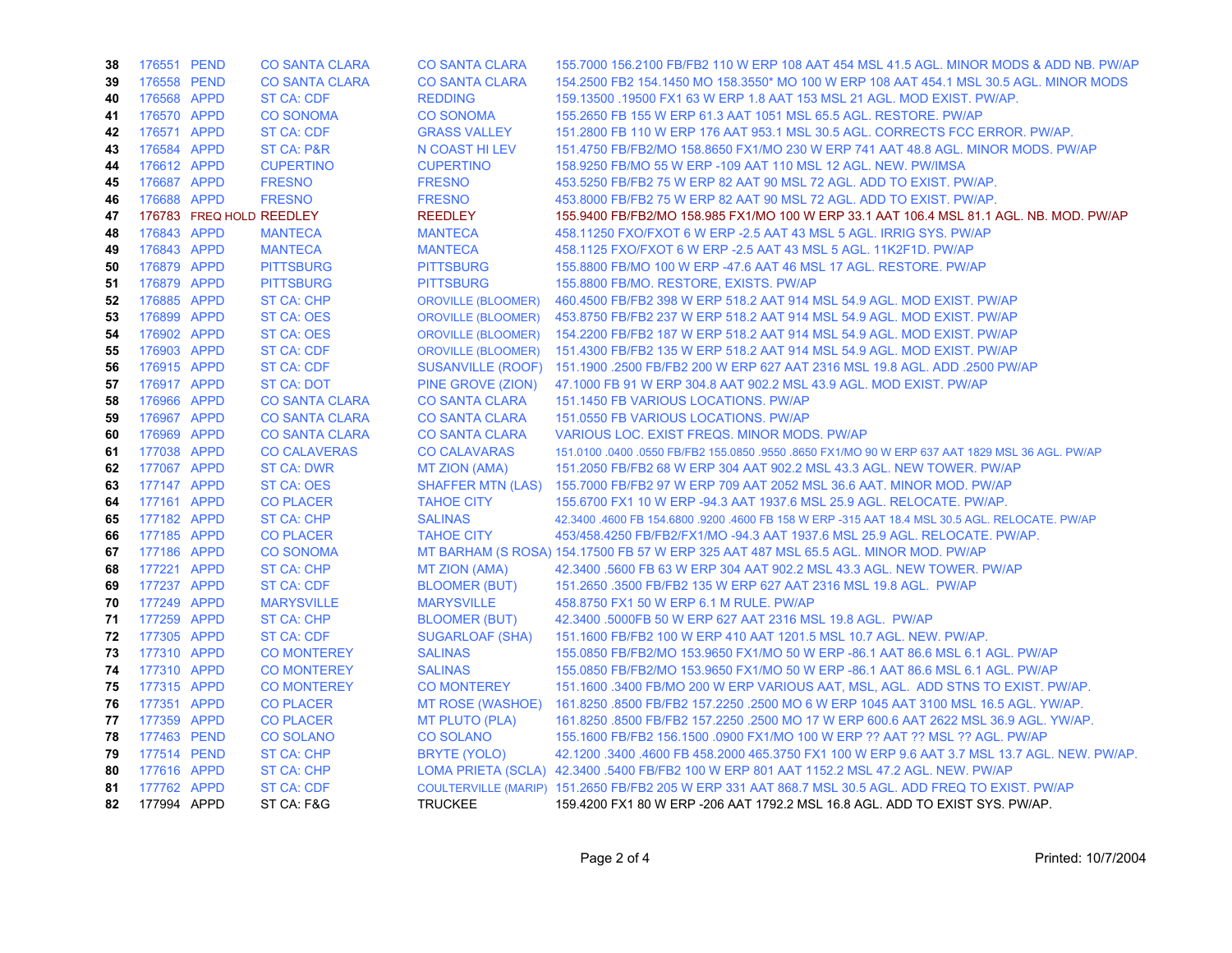| 83                      | 177997 APPD                |                         | ST CA: CDF                             | <b>JAMESTOWN (TUO)</b>                          | 151.1750 FB 159.4500 75 W ERP -102 AAT 237.7 MSL 12.2 AGL. ADD TO EXIST SYS. PW/AP                                                                 |  |
|-------------------------|----------------------------|-------------------------|----------------------------------------|-------------------------------------------------|----------------------------------------------------------------------------------------------------------------------------------------------------|--|
| 84                      | 178043 APPD                |                         | <b>CO YUBA</b>                         | <b>OLIVEHURST</b>                               | 453.3375 FXO/FXOT 2 W ERP 7 AAT 19 MSL 7 AGL. IRRIG SYS, NB, PW/AP                                                                                 |  |
| 85                      |                            | 178117 APP INF          | <b>VACAVILLE</b>                       | <b>VACAVILLE</b>                                | 453.0750 FBT 20 W ERP 0 AAT 0 MSL 0 AGL. EXPAND AOP=35 KM. MOD. NB. PW/AP.                                                                         |  |
| 86                      |                            | 178134 APP INF          | <b>RIO DELL</b>                        | <b>FORTUNA (HUM)</b>                            | 453.2500 FXO 5 W ERP -50.7 AAT 104.1 MSL 24.4 AGL. WB. LINK. MOD. PW/AP                                                                            |  |
| 87                      | 178221 APPD                |                         | <b>ST CA: OES</b>                      | <b>VALLEJO</b>                                  | 154,9200 FB 72 W ERP -9.4 AAT 10.7 MSL 18.3 AGL, CORRECTIONS, PW/AP                                                                                |  |
| 88                      |                            | 178258 ADJ STATE EUREKA |                                        | <b>EUREKA</b>                                   | 460.0500 FB2/FX1/MO 180 W ERP 94.2 AAT 141 MSL 26 AGL. ADD SITES. MOD. F1D. PW/AP                                                                  |  |
| 89                      | 178308 APPD                |                         | ST CA: OES                             | <b>SCRUZ &amp; WATSNVL</b>                      | 154,9299 155,4750 FB 75 W ERP -68 AAT 40 MSL 40 AGL, MINOR MODS, PW/AP                                                                             |  |
| 90                      | 178346 APPD                |                         | <b>LODI</b>                            | <b>LODI</b>                                     | 154,0400 FB/MO 10 W ERP 0 AAT 6 MSL 9 AGL, PW/AP                                                                                                   |  |
| 91                      | 178351 APPD                |                         | <b>ST CA: CDF</b>                      | <b>MT KONOCTI(LK)</b>                           | 151.3400 FB/FB2 251 W ERP 781 AAT 1310 MSL 30.5 AGL, DEL 151.3850, MINOR MODS, PW/AP                                                               |  |
| 92                      | 178377 APPD                |                         | <b>SAN MATEO</b>                       | <b>SAN MATEO</b>                                | 453.1375 FXO/FXOT 6 W ERP -62.4 AAT 31.6 MSL 6 AGL, NB, IRRIG SYS, PW/AP                                                                           |  |
| 93                      | 178430 APPD                |                         | ST CA: F & G                           | <b>SIERRAVILLE (SIS)</b>                        | 159.4200 FX1 80 W ERP -326.1 AAT 1511.8 MSL 16.8 AGL. ADD TO EXIST SYS. PW/AP.                                                                     |  |
| <b>470-512 MHz POOL</b> |                            |                         |                                        |                                                 |                                                                                                                                                    |  |
| 94                      |                            | nov 02 app pend         | st ca: oes                             | bay area (coord chnl)                           | ???.???? Fb/fb2/fx1/mo ?? W erp ?? Aat ??msl ??agl. Bay inter-agency intercom.                                                                     |  |
|                         |                            |                         | 800 MHz PUBLIC SAFETY (GP, YP, GF, YF) |                                                 |                                                                                                                                                    |  |
| 95                      |                            | sept 03 app pend        | st ca:dmh                              | coalinga                                        | 3 of following: 855,856,857,859,860.4625 GP channels. 112 w erp @ 135°/3° down, 574' msl ? Aat ? Agl                                               |  |
| 96                      |                            | mar 04 app pend         | co contra costa                        | pittsburg                                       | 868.41250 fb/fb2 170 w erp 133.5 aat 221 msl 10 agl. Adds to existing sys. Gf/ap                                                                   |  |
| 97                      |                            | 156156 APP INF          | <b>CHABOT-LOS POSADAS</b>              | <b>HAYWARD</b>                                  | 858.96250 FB2/MO 65 W ERP ?? AAT 12.1 MSL 10.5 AGL. NEW GP/AP.                                                                                     |  |
| 98                      |                            | 169880 WDRN             | <b>ST NV: DOT</b>                      | <b>OLYMPIC VALLEY</b>                           | 856.23750 856.96250 857.96250 FB2C 55 W ERP 325 AAT 2499 MSL 18 AGL. YP/AASHTO.                                                                    |  |
| 99                      |                            | 176408 APP INF          | <b>ST CA: P&amp;R</b>                  | PINE GROVE (ZION)                               | 856.7375 858.7625 FB/FB2/FX1/MO 184 W ERP 282.9 AAT 902 MSL 43.3 AGL. ADD 2N CHNL MINOR MODS. GP/AP                                                |  |
| 100                     | 176906 APPD                |                         | <b>CO SANTA CLARA</b>                  | <b>SAN JOSE</b>                                 | 856/857.43750 FB/FX1 200 W ERP -53 AAT 18.3 MSL 30.5 AGL. STN ADD CORRECTION-NO OTHER MODS. GP.                                                    |  |
| 101                     | 176921 APPD                |                         | <b>ST CA: DOT</b>                      | PINE GROVE (ZION)                               | 859.9375 FB/FB2 216 W ERP 304.8 AAT 902.2 MSL 43.9 AGL, MOD EXIST, GP/AP                                                                           |  |
| 102                     | 176924 APPD                |                         | <b>ST CA: DOT</b>                      | <b>OAKHURST (DEADWOOD)</b>                      | 857/859.7875 FB/FB2/FX1 80 W ERP 575 AAT 1383.8 MSL 30.5 AGL. MOD EXIST. GP/AP                                                                     |  |
| 103                     | 177060 APPD                |                         | ST CA: DOT                             | <b>BLUE RIDGE (TUL)</b>                         | 857.73750 FB/FB2 35 W ERP 811 AAT 1745 MSL 24.4 AGL, MINOR MODS, GP/AP                                                                             |  |
| 104                     | 177218 APPD                |                         | ST CA: P & R                           | <b>BLOOMER (BUT)</b>                            | 857.93750 FB/FB2 77 W ERP 513 AAT 914.4 MSL 54.9 AGL. RELOCATE TO NEW TWR ADJACENT. GP                                                             |  |
| 105                     | 177224 APPD                |                         | ST CA: DOT                             | <b>SHAFFER</b>                                  | 856.98750 FB/FB2 73 W ERP 708 AAT 2052.8 MSL 36.6 AGL, RELOCATE TO NEW TWR ADJACENT, GP                                                            |  |
| 106                     | 177314 APPD                |                         | ST CA: DOT                             | <b>BLOOMER (BUT)</b>                            | 859.98750 FB/FB2 73 W ERP 513 AAT 914.4 MSL 54.9 AGL. RELOCATE TO NEW TWR ADJACENT. GP                                                             |  |
| 107                     | 177316 APPD                |                         | <b>CO CONTRA COSTA</b>                 | <b>CO CONTRA COSTA</b>                          | 867.86250.86750.868.8750 FB/FB2. ADD LOCATIONS. GF/AP                                                                                              |  |
| 108                     | 177317 APPD                |                         | <b>ST CA: DC</b>                       | <b>BLOOMER (BUT)</b>                            | 866.53750 FB/FB2 73 W ERP 513 AAT 914.4 MSL 54.9 AGL. RELOCATE TO NEW TWR ADJACENT. GF                                                             |  |
| 109                     | 177319 APPD<br>177362 APPD |                         | <b>ST CA: DC</b>                       | <b>SHAFFER</b>                                  | 866.53750 FB/FB2 73 W ERP 708 AAT 2052.8 MSL 36.6 AGL, RELOCATE TO NEW TWR ADJACENT, GF                                                            |  |
| 110                     | 177364 APPD                |                         | <b>ST CA: DOT</b>                      | <b>MEADOW LAKES (FRS)</b>                       | 856.98750 FB/FB2 70 W ERP 557 AAT 1365.5 MSL 22.9 AGL. MINOR MODS, GP/AP<br>857.73750 FB/FB2 50 W ERP 659 AAT 2209 MSL 14.3 AGL, MINOR MODS, GP/AP |  |
| 111                     | 177379 APPD                |                         | ST CA: DOT<br><b>ST CA: DOT</b>        | <b>CONVERSE MTN (FRS)</b>                       | 857.98750 FB/FB2 80 W ERP 553 AAT 2074 MSL 24.4 AGL. MINOR MODS. GP/AP                                                                             |  |
| 112                     | 177550 APPD                |                         | <b>ST CA: DOT</b>                      | <b>MUSIK MTN (FRS)</b><br><b>SO LAKE TAHOE</b>  | 858.98750 859.73750 38 W ERP - 162 AAT 1900 MSL 9.1 AGL. NEW. GP/AP                                                                                |  |
| 113                     | 178259 APPD                |                         | ST CA: P&R                             |                                                 | 855.48750 FB/FB2/FX1 49 W ERP 651 AAT 937.8 MSL 14.6 AGL, DEL 860.4375, GP/AP                                                                      |  |
| 114<br>115              |                            | 178312 APP INF          | <b>CO SACRAMENTO</b>                   | <b>FREMONT PK (SBT)</b><br><b>CO SACRAMENTO</b> | 856,46250,76250 857,78750 858,21250 860,48750 FB/FB2/MO 450 W ERP 109 AAT 252 MSL 472 AGL, MODS, F1D, GP/AP                                        |  |
|                         |                            | 178316 APP INF          | <b>CO SACRAMENTO</b>                   | <b>CO SACRAMENTO</b>                            | 856.46250 857.48750 859.21250 FB/MO 220 W ERP 41 AAT 79 MSL 47 AGL, MODS, F1D, GP/AP                                                               |  |
| 116<br>117              |                            | 178318 APP INF          | <b>CO SACRAMENTO</b>                   | <b>CO SACRAMENTO</b>                            | 857.43750 FB/MO 200 W ERP 32 AAT 54 MSL 30.5 AGL. MODS. F1D. GP/AP                                                                                 |  |
|                         |                            |                         |                                        |                                                 |                                                                                                                                                    |  |
| 118                     | 178429 APPD                |                         | <b>ST CA: DOT</b>                      | <b>DUNSMUIR (SIS)</b>                           | 860.98750 FB/FB2/FX1 67 W ERP 215 AAT 1409 MSL 25 AGL. NEW. GP/AP                                                                                  |  |